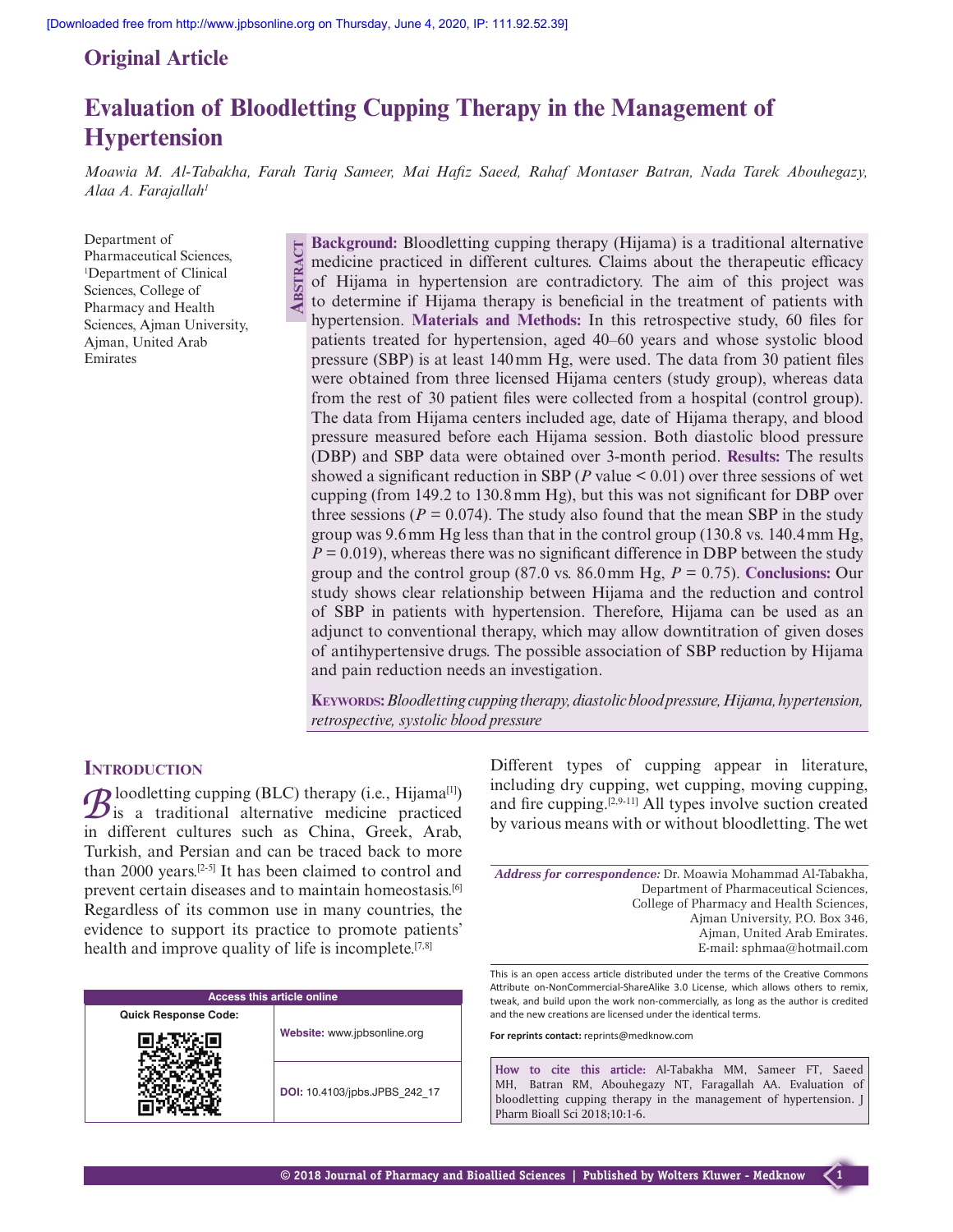cupping Hijama technique includes applying suction to the desired points on the skin using plastic, bamboo, earthenware, silicone, or glass cup. Thereafter, incisions are applied to the same areas of the skin to remove and suck the blood into the replaced cups.

Studies aimed to establish or correlate the beneficial effects of Hijama therapy in various health conditions were mainly able to associate beneficial effects to different kinds of pain, including neck pain, upper shoulder pain, and low back pain. $[8,12-17]$  In addition, tension and migraine headache,<sup>[18]</sup> acute/chronic inflammation, infectious diseases,<sup>[19]</sup> immune system disorders, diabetes,<sup>[20]</sup> anxiety and depression,<sup>[21]</sup> sleep quality,<sup>[22]</sup> heart rate variability,<sup>[23]</sup> and hypertension have been investigated.[24] Of particular interest was the control of hypertension because contradictory findings have been reported. For example, one registered clinical trial showed that there were no significant differences in the systolic blood pressure (SBP) or diastolic blood pressure (DBP) between the cupping therapy group and the control group.[25] On the other hand, studies with larger number of participants have shown that cupping can have beneficial effects on blood pressures (BPs), although long-time benefits were not investigated.[26]

The claim that Hijama therapy may be beneficial to patients with hypertension was based on the removal of both excess interstitial and intravascular fluid and harmful metabolic substances.[27] It was also proposed that Hijama therapy stimulates endogenous nitric oxide production and excretion, including accumulated vasoactive substances and free radicals,<sup>[28]</sup> which may result in reduced BP measurements. Hijama professionals believe that causes of illness can be either superficial or exist in deeper organs, which have a link with the skin at certain points.<sup>[29]</sup> These pathologies can be removed when a negative pressure is applied through superficial clean incisions, thus enhancing the flow of blood. Such explanation, however, is superficial and is not substantiated by enough evidence.

The objective of this retrospective observational study was to assess whether applying Hijama therapy helps in the reduction of SBP and DBP compared to a control group within three session periods.

## **Materials and Methods**

To conduct this retrospective case–control study, ethical approval was obtained from research ethics committee of Ajman University. The participating centers and the hospital were all licensed from the Ministry of Health in the United Arab Emirates (UAE). Three Hijama centers in Ajman and Sharjah cities (UAE) were visited to obtain data from admitted patients with hypertension seeking Hijama therapy, whereas one participating hospital in Dubai city (UAE) was used to obtain data from patients with hypertension already taking the prescribed treatment. The required consents were obtained from the patients/hospital/centers to use the data for the purpose of this research.

### **Sample size**

Data were collected in the period between October 15, 2017, and November 15, 2017, with a sample size of 60 patients. The patients were divided into two groups: the study group (30 patients' files) and the control group (30 patients' files). The primary outcome under investigation was SBP lowering. A difference of at least 10mm Hg between the two groups was considered significant in this study. The sample size was calculated based on study power of 85%,  $\alpha$  error rate of 0.05, and SBP population standard deviation for hypertensive of 13mm Hg (from literature review).

## **Inclusion and exclusion criteria**

At Hijama centers, patient's file was used if the patient sought Hijama therapy for the primary purpose of hypertension management and continued for at least three sessions. Patients also needed to meet the following criteria for their files to be used:

- 1. Gender: male.
- 2. For Hijama centers, patients must have undergone cupping therapy for three consecutive sessions, and their BP was measured before each session. The gap between one session and another is approximately 1 month.
- 3. Patients who are between 40 and 60 years of age.
- 4. For Hijama centers, files of patients were used whether or not the patient was taking medication for hypertension, whereas for data from the hospital included patients under conventional antihypertensive treatment.
- 5. SBP is at least 140mm Hg.

Patients' files were excluded if the patients had the following:

- 1. Kidney disease
- 2. Donated blood (1 month before cupping therapy)
- 3. Bleeding diathesis (unusual susceptibility to bleed)
- 4. SBP of more than 180mm Hg

### **Cupping therapy**

Cupping therapy specialist decides the cupping points required to treat specific diseases/conditions. For hypertension, the participating centers applied cups to the same standard sites known to the professionals. The Hijama therapy was performed in the following way: The sites where the cups are applied are first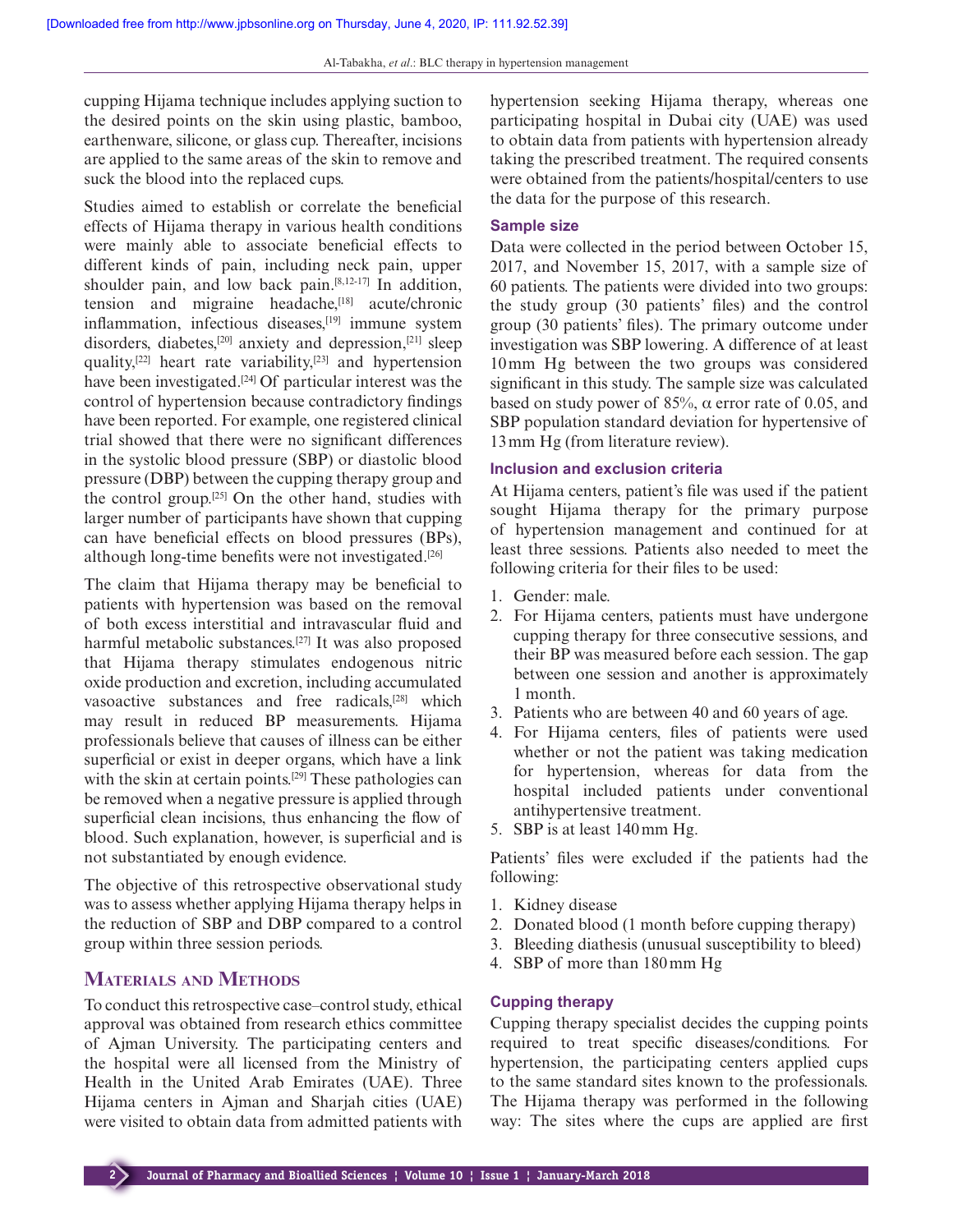sterilized with alcohol swabs. The cups are then placed on the selected sites, negative pressure is created by a suction pump, and then cups are left for 5min to form congestions beneath them. After the removal of the cups, superficial incisions are made using sterilized blades on each congestion. The cups are placed again and vacuumed to remove blood from the sites until they are full. The cups are then removed. The bleeding areas are then cleansed using alcohol swabs and then bandaged.

## **Data analysis**

One-way analysis of variance and Student's *t*-test were used for comparison and to make inferences regarding the effect of Hijama therapy on hypertension. The 95% confidence interval (CI) assuming  $\alpha$  = 0.05 and two-tail test were applied in the tests. Analysis was done using SPSS, version 21 (SPSS, Chicago, IL), and Excel 2013 (Microsoft Corporation, Redmond, WA, D.C.) was used for the preparation of the graph.

## **Results**

The baseline line characteristics of the study and the control groups are given in Table 1. The age of the control group did not differ significantly from that of the study group ( $P = 0.96$ ). The age range in both the study and the control groups was from 40 to 60 years. Likewise, both DBP ( $P = 0.74$ ) and SBP ( $P = 0.29$ ) showed similar values. In the study group, DBP ranged from 70 to 110mm Hg, whereas in the control group, it was from 70 to 113mm Hg. On the other hand, in the study group, SBP ranged from 140 to 170mm Hg, whereas in the control group, it was from 140 to 172mm Hg.

For patients undergoing Hijama therapy, SBP had improved with each session and gave best results at the third session. For example, on the third session, SBP decreased from baseline 149.2 (95% CI: 146.1–152.3mm Hg) to 130.8 (95% CI: 127.1–134.6mm Hg), (*P* < 0.001). Similarly, the control group undergoing conventional therapy witnessed a decrease in SBP from 151.8 to 140.4 mm Hg ( $P = 0.006$ ). Comparing the two groups (at the third Hijama session with control group after 2 months of conventional therapy), it was clear that the Hijama group achieved better (−9.6mm Hg) pressure reduction ( $P = 0.019$ ).

In comparison, DBP at the third Hijama session decreased from a baseline value of 92.5 (95% CI: 88.2–96.8mm Hg) to 87.0 (95% CI: 83.0–91.0mm Hg); however, this was not significant ( $P = 0.06$ ). On the contrary, DBP with conventional therapy decreased significantly from 93.4 to 86.0mm Hg ( $P = 0.014$ ). When comparing DBP at the third Hijama session with the control group, no

| Table 1: Baseline characteristics of the study and |                                                               |                                  |  |
|----------------------------------------------------|---------------------------------------------------------------|----------------------------------|--|
| control groups                                     |                                                               |                                  |  |
|                                                    | <b>BLC</b> therapy with/<br>without conventional<br>treatment | <b>Conventional</b><br>treatment |  |
| Overall records analyzed                           | 30                                                            | 30                               |  |
| Age (years) $\pm$ SD                               | $50.3 \pm 7.1$                                                | $50.2 \pm 6.1$                   |  |
| Baseline SBP (mm Hg)<br>$\pm$ SD                   | $149.2 \pm 8.3$                                               | $151.8 \pm 10.4$                 |  |
| Baseline DBP (mm Hg)<br>$\pm$ SD                   | $92.5 \pm 11.5$                                               | $93.4 \pm 9.3$                   |  |
|                                                    |                                                               |                                  |  |

SD = standard deviation



**Figure 1:** Changes in systolic and diastolic blood pressures over three sessions of Hijama therapy. Error bars represent standard deviation

significance was shown ( $P = 0.75$ ). Figure 1 shows the changes in SBP and DBP over the three sessions of Hijama therapy.

The percentage of patients with hypertension who had their SBP less than 140mm Hg at the third Hijama session was 73.3%, whereas this was 46.7% in the case of conventional treatment. This shows that much less patients would be diagnosed with hypertension at the third session compared to the conventional therapy. On the other hand, 43.3% patients who underwent Hijama therapy had their DBP less than 90mm Hg compared to 66.7% of those with conventional treatment.

## **Discussion**

The baseline characteristics indicate that the two samples have similar characteristics to provide valid comparison. Although SBP clearly decreased with the use of Hijama therapy, this was not shown for DBP. According to the findings of one study published in 2014, there was no significant difference in SBP or DBP between the Hijama and control groups, and the authors explained this to be due to the small sample size.<sup>[25]</sup> Another study conducted in 2015 with a larger sample size showed that Hijama therapy is effective for reducing SBP in patients with hypertension.<sup>[26]</sup>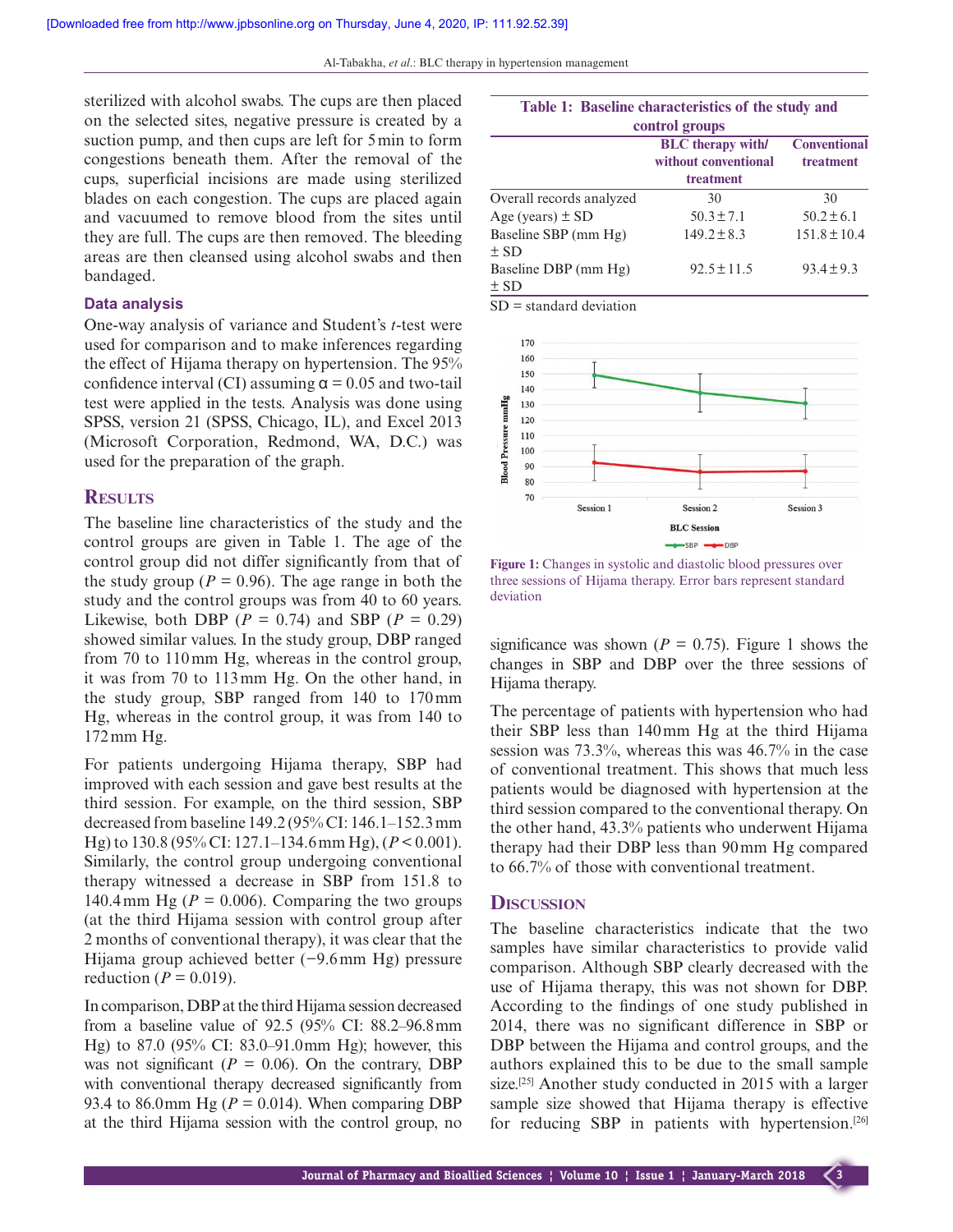A more recent study has shown that while SBP changed significantly before and after wet cupping, there was no significant difference in DBP,<sup>[30]</sup> in agreement with our results.

Ibrahim *et al.*[31] published a study in 2016 based on the face-to-face interviews with patients having hypertension  $(n = 20)$  seeking complementary and alternative medicines (CAMs) other than their prescribed medicines, which indicated that 35% of the participants have tried Hijama therapy because of religious beliefs or friend's recommendation and have reported feeling better, whereas only 30% reported adhering to the treatment prescribed by their physician. The low adherence to medication reported in the study was not consistent with another study showing more than 70% adherence to antihypertensive medication.[32] One recent review indicated that not only high proportion of patients with hypertension sought CAMs but also many used antihypertensive medications concurrently with analgesics and other herbal products.<sup>[33]</sup> Physicians treating their patients for hypertension should consistently ask them about over-the-counter (OTC) medicines and CAMs they are using, and whether they are adhering to their prescribed medication.

Several reasons were put forward to explain how Hijama therapy could reduce BP. The removal of blood (which can be more than 50mL) by Hijama procedure reduces its volume in the arteries and will have a direct effect on BP.<sup>[26]</sup> It is, however, unlikely that the small volume that can be compensated rapidly from cellular and extracellular fluid would have a significant lasting effect. Although it is well proven that Hijama therapy can reduce various types of pain and because pain has been associated with hypertension,<sup>[34-37]</sup> it is possible that Hijama acts directly and/or indirectly on BP by reducing pain. Pain has the ability to increase sympathetic activity and therefore increase BP. Also, many patients are prescribed nonsteroidal anti-inflammatory drugs (NSAIDs) to control their pain. This, however, would reduce the beneficial effect of antihypertensive drugs such as the diuretics, beta-blockers, angiotensin-converting enzyme inhibitors, and perhaps the calcium-channel blockers.[38-41] So, reducing pain would reduce the sympathetic pressor effect (direct effect) and also would reduce the intake of NSAIDs (indirect effect), which altogether would lead to BP reduction. This hypothesis requires future focused controlled clinical trials.

This study is an observation case–control study (retrospective), and to provide a greater insight into the beneficial effect of Hijama intervention, a carefully controlled clinical trial with large sample size and appropriate length of time and Hijama sessions is recommended. Controlled clinical trials testing the effects of Hijama were previously conducted. A recent randomized controlled trial included adequate number of participants (40 participants in each study and control group), but the length of time applied in the study does not permit to generalize conclusion on the use of Hijama therapy for the management of hypertension. That study showed Hijama to be more effective than the conventional treatment alone when used for up to 4 weeks, but not 8 weeks.[26] Prior clinical trials involving small groups of not more than 20 participants did not provide evidence of the effectiveness of Hijama therapy on hypertension. It is also difficult to isolate the individual effect of Hijama therapy on BP if the study group participants are allowed to continue using their hypertension treatment while undergoing Hijama therapy; however, asking the participants to stop their conventional treatment will be unethical, especially with the need for lead-in phase to washout the antihypertensive treatment from the system. Furthermore, a mechanistic study is required to prove or refute our theory that Hijama therapy works indirectly on BP by alleviating pain. Also, it is needed to know the session at which Hijama produces its maximum beneficial effect and adequate follow-up period to provide information about its long-term safety and efficacy.

## **Conclusion**

The results of this study indicate that Hijama can be used effectively to reduce SBP. Therefore, if used in conjunction with the conventional antihypertensive agents, downtitration of the medication used will reduce the untoward side effects while attaining the required BP targets. Common adverse effects of antihypertensive drugs include cough, diarrhea or constipation, erection problems, tiredness, headache, and dizziness or lightheadedness. It is important for the physician prescribing antihypertensive medications to be aware of OTC medicines and CAMs used by their patients and whether they adhere to their prescribed drugs.

The long-term benefits from Hijama need further investigation to provide evidence of sustained effect. It is also important to provide scientific explanation of how Hijama may be able to reduce BP alone and in combination with hypertensive medications. We theorize that this effect may be related to pain reduction.

#### **Acknowledgements**

Our utmost appreciation goes to the participating Hijama centers for allowing access to patients' files after getting their consent, with special thanks to the working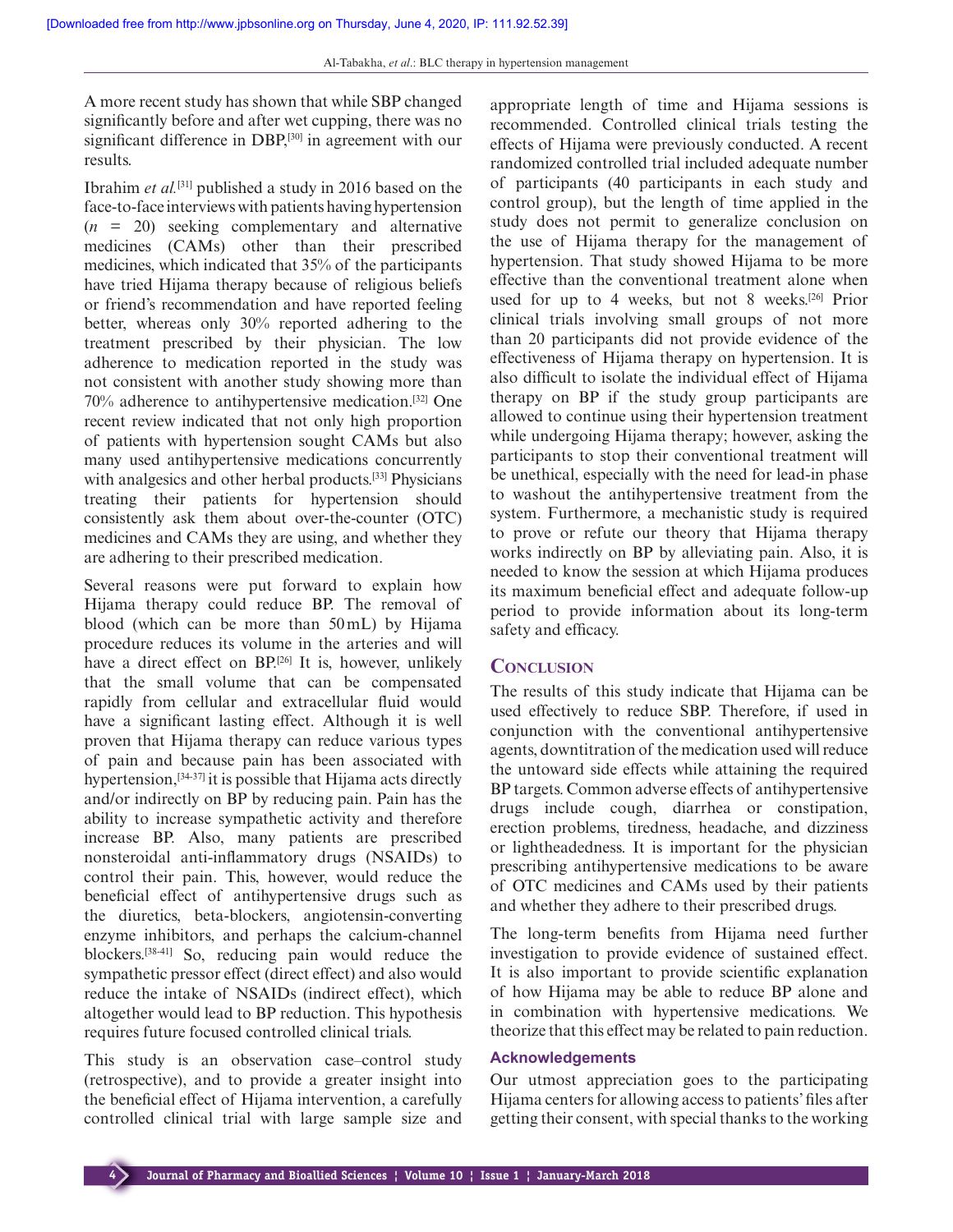staff in these centers who appreciated the importance of this study and offered their help and support. This appreciation covers Dr. Sied Almrakby from Al Sultan Medical Center (Ajman, UAE), Dr. Syed Asaduddin Ahmed from Al Hijama Alternative Medical Center (Sharjah, UAE), and Dr. Haiman El Nahal from International Holistic Health Center (Sharjah, UAE). We further extend our sincere gratitude to the Iranian hospital in Dubai for their continuous support.

The work received ethical approval before the start of the study from the University Research Ethics Committee (number F-H-17-08-01).

## **Financial support and sponsorship**

This research is self-funded. We certify that no funding has been received for the conduct of this study and/or preparation of this manuscript.

### **Conflicts of interest**

Each author of this manuscript declares no conflicts of interest.

## **Authors' Statement**

We all have read and approved the manuscript and we satisfy the requirements for authorship as stated in the journal's "instructions to authors". Each author believes that the manuscript represents honest work and authors alone are responsible for the content and writing of the paper.

#### **References**

- 1. Abbasi M, Norouzadeh R, Gholizadeh M, Heidari S, Gholizadeh L. Determining the Clients' knowledge about the Rules of Hijama. Health Spiritual Med Ethics 2014;1:33-41.
- 2. Mehta P, Dhapte V. Cupping therapy: A prudent remedy for a plethora of medical ailments. J Tradit Complement Med 2015;5:127-34.
- 3. Albedah A, Khalil M, Elolemy A, Elsubai I, Khalil A. Hijama (cupping): A review of the evidence. Focus Altern Complement Ther 2011;16:12-6.
- 4. Chen B, Li MY, Liu PD, Guo Y, Chen ZL. Alternative medicine: An update on cupping therapy. QJM 2015;108:523-5.
- 5. Noorelahi M, Badawi A, Kasim K, Abo Haded HM. Health profile and quality of life before and after Hijama: A population-based cross-sectional study in Madinah, Saudi Arabia. Int J Sci Res 2016;5:431-4.
- 6. Hekmatpou D, Moeini L, Haji-Nadali S. The effectiveness of wet cupping vs. venesection on arterial  $O_2$  saturation level of cigarette smokers: A randomized controlled clinical trial. Pak J Med Sci 2013;29:1349-53.
- 7. Cao H, Li X, Liu J. An updated review of the efficacy of cupping therapy. PLoS One 2012;7:e31793.
- 8. Lee MS, Kim JI, Ernst E. Is cupping an effective treatment? An overview of systematic reviews. J Acupunct Meridian Stud 2011;4:1-4.
- 9. Mohammed M, Ghani Z. Current research cupping therapy: Well forgotten therapy. Analg Resusc Curr Res 2016;5:1-2.
- 10. Cao H, Han M, Li X, Dong S, Shang Y, Wang Q, *et al*. Clinical research evidence of cupping therapy in china: A systematic literature review. BMC Complement Altern Med 2010;10:70.
- 11. Kim JI, Lee MS, Lee DH, Boddy K, Ernst E. Cupping for treating pain: A systematic review. Evid Based Complement Alternat Med 2011;2011:467014.
- 12. Arslan M, Gökgöz N, Dane Ş. The effect of traditional wet cupping on shoulder pain and neck pain: A pilot study. Complement Ther Clin Pract 2016;23:30-3.
- 13. AlBedah A, Khalil M, Elolemy A, Hussein AA, AlQaed M, Al Mudaiheem A, *et al*. The use of wet cupping for persistent nonspecific low back pain: Randomized controlled clinical trial. J Altern Complement Med 2015;21:504-8.
- 14. Kim JI, Kim TH, Lee MS, Kang JW, Kim KH, Choi JY, *et al*. Evaluation of wet-cupping therapy for persistent non-specific low back pain: A randomized, waiting-list controlled, open-label, parallel-group pilot trial. Trials 2011;12:146.
- 15. Yuan Q, Guo T, Liu L, Sun F, Zhang Y. Traditional Chinese medicine for neck pain and low back pain: A systematic review and meta-analysis. PLoS One 2015;10:e0117146.
- 16. Abdullah A, Mohamed K, El-Olemy A. Cupping in pain management. Eur J Integr Med 2012;4:135.
- 17. Rozenfeld E, Kalichman L. New is the well-forgotten old: The use of dry cupping in musculoskeletal medicine. J Bodyw Mov Ther 2016;20:173-8.
- 18. Ahmadi A, Schwebel DC, Rezaei M. The efficacy of wet-cupping in the treatment of tension and migraine headache. Am J Chin Med 2008;36:37-44.
- 19. Cao H, Zhu C, Liu J. Wet cupping therapy for treatment of herpes zoster: A systematic review of randomized controlled trials. Altern Ther Health Med 2010;16:48-54.
- 20. Vakilinia SR, Bayat D, Asghari M. Hijama (wet cupping or dry cupping) for diabetes treatment. Iran J Med Sci 2016;  $41.537$
- 21. Farahmand SK, Gang LZ, Saghebi SA, Mohammadi M, Mohammadi S, Mohammadi G, *et al*. Does wet cupping on the interscapular region improve depression and anxiety? Focus Altern Complement Ther 2014;19:64-69.
- 22. Cikar S, Ustundag G, Haciabdullahoglu S, Yuksel S, Dane S. Wet cupping (Hijamah) increases sleep quality. Clin Investig Med 2015;38:E258-E261.
- 23. Arslan M, Yeşilçam N, Aydin D, Yüksel R, Dane S. Wet cupping therapy restores sympathovagal imbalances in cardiac rhythm. J Altern Complement Med 2014;20:318-21.
- 24. Shekarforoush S, Foadoddini M, Noroozzadeh A, Akbarinia H, Khoshbaten A. Cardiac effects of cupping: Myocardial infarction, arrhythmias, heart rate and mean arterial blood pressure in the rat heart. Chin J Physiol 2012;55:253-8.
- 25. Aleyeidi N, Aseri K, Kawthar A. The efficacy of wet cupping on blood pressure among hypertension patients in Jeddah, Saudi Arabia: A randomized controlled trial pilot study. Altern Integ Med 2014;4:1-4.
- 26. Aleyeidi NA, Aseri KS, Matbouli SM, Sulaiamani AA, Kobeisy SA. Effects of wet-cupping on blood pressure in hypertensive patients: A randomized controlled trial. J Integr Med 2015;13:391-9.
- 27. Tagil SM, Celik HT, Ciftci S, Kazanci FH, Arslan M, Erdamar N, *et al*. Wet-cupping removes oxidants and decreases oxidative stress. Complement Ther Med 2014;22:1032-6.
- 28. Akyol O, Erdemli HK. A new remedial approach to oxidant/ antioxidant imbalance-based diseases: Wet-cupping therapy. Complement Ther Med 2015;23:633.